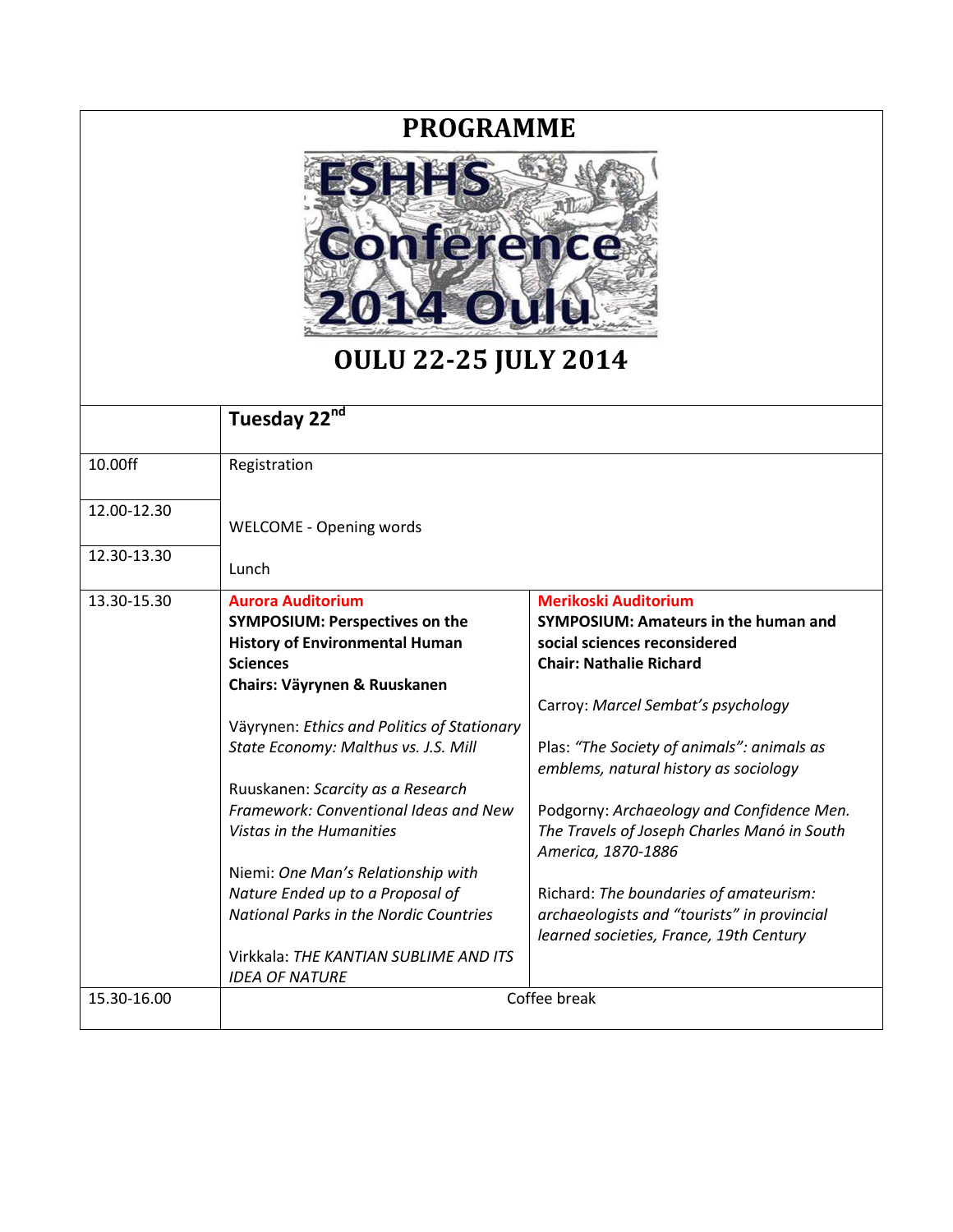| 16.00-18.00     | <b>PSYCHOLOGY AND POLITICS</b>              | MEDICINE AND PSYCHOLOGY IN ANTIQUITY            |
|-----------------|---------------------------------------------|-------------------------------------------------|
|                 | <b>Chair: Dennis Bryson</b>                 | <b>AND EARLY MODERN ERA</b>                     |
|                 |                                             | <b>Chair: Christian Allesch</b>                 |
|                 | Laine-Frigren: Expert Knowledge and         |                                                 |
|                 | Politics in Hungary after 1956 - Case of    | Basic: Cycladic Pregnant Figures: Reflection of |
|                 | Psychology                                  | <b>Contemporary Medical Reality</b>             |
|                 |                                             |                                                 |
|                 | Pléh: Networks in the life and science of a | (Atat: Principles of medication)                |
|                 | left-wing liberal psychologist              |                                                 |
|                 |                                             | Kallinen: Sparks of Soul or Godly Creation? An  |
|                 | Vajda: Arthur Koestler and the Great        | early modern controversy on the origin of souls |
|                 | <b>Schools of Psychology</b>                |                                                 |
|                 |                                             | Brauns & Miller: On an early idea of psychology |
|                 | Robinson: How NATO brought Soviet           | or on the history of psychology in the 16th     |
| 18.30-ca. 22.00 | social psychology to America                | century                                         |
|                 | Get together at Lasaretti                   |                                                 |
|                 |                                             |                                                 |
|                 | Wednesday 23rd                              |                                                 |
|                 |                                             |                                                 |
| 09.00-10.30     | ON METHOD AND TESTING                       | SYMPOSIUM: APPLIED PSYCHOLOGY: A                |
|                 | <b>Chair: David Clark</b>                   | <b>REASON FOR OR A REACTION TO CRISIS?</b>      |
|                 |                                             | <b>Chair: Annette Mülberger</b>                 |
|                 | Sokal: Understanding Testing as             |                                                 |
|                 | Technology                                  | Araujo: Wundt's defense of psychology in 1913:  |
|                 |                                             | a way out of the crisis?                        |
|                 | Wieser: From Kriegslandschaft to the        |                                                 |
|                 | topology of the person. Kurt Lewin's work   | Mülberger: Conditions and consequences of       |
|                 | from a media-historical perspective         | crises feelings: positivist expectations and    |
|                 |                                             | applied psychology                              |
|                 | Abma: The replication crisis in social      |                                                 |
|                 | psychology                                  | Proietto: Institutionalizing a science: Italian |
|                 |                                             | psychology between progress and crisis          |
| 10.30-11.00     | Coffee break                                |                                                 |
| 11.00-12.00     | DEVELOPMENT OF MENTAL MEDICINE              | SYMPOSIUM: APPLIED PSYCHOLOGYPart II            |
|                 | <b>AS THEORY AND PRACTICE Part I</b>        | (Mülberger)                                     |
|                 | <b>Chair: Sharman Levinson</b>              |                                                 |
|                 |                                             | Lombardo & Morgese: De Sanctis' contribution    |
|                 | Solinas: Dangerous Passions. The            | to psychological discipline in the XX century:  |
|                 | construction and cultural and social        | methodological pluralism as the basis for       |
|                 | impact of the 'psychiatric' framework of    | applied psychology                              |
|                 | the passions in France and Germany          |                                                 |
|                 | $(1790 - 1830)$                             | [Extra time for general discussion]             |
|                 |                                             |                                                 |
|                 | Schmidt & Simanke: Charles Lasègue:         |                                                 |
|                 | Resistance to a "neurological" alienism     |                                                 |
|                 |                                             |                                                 |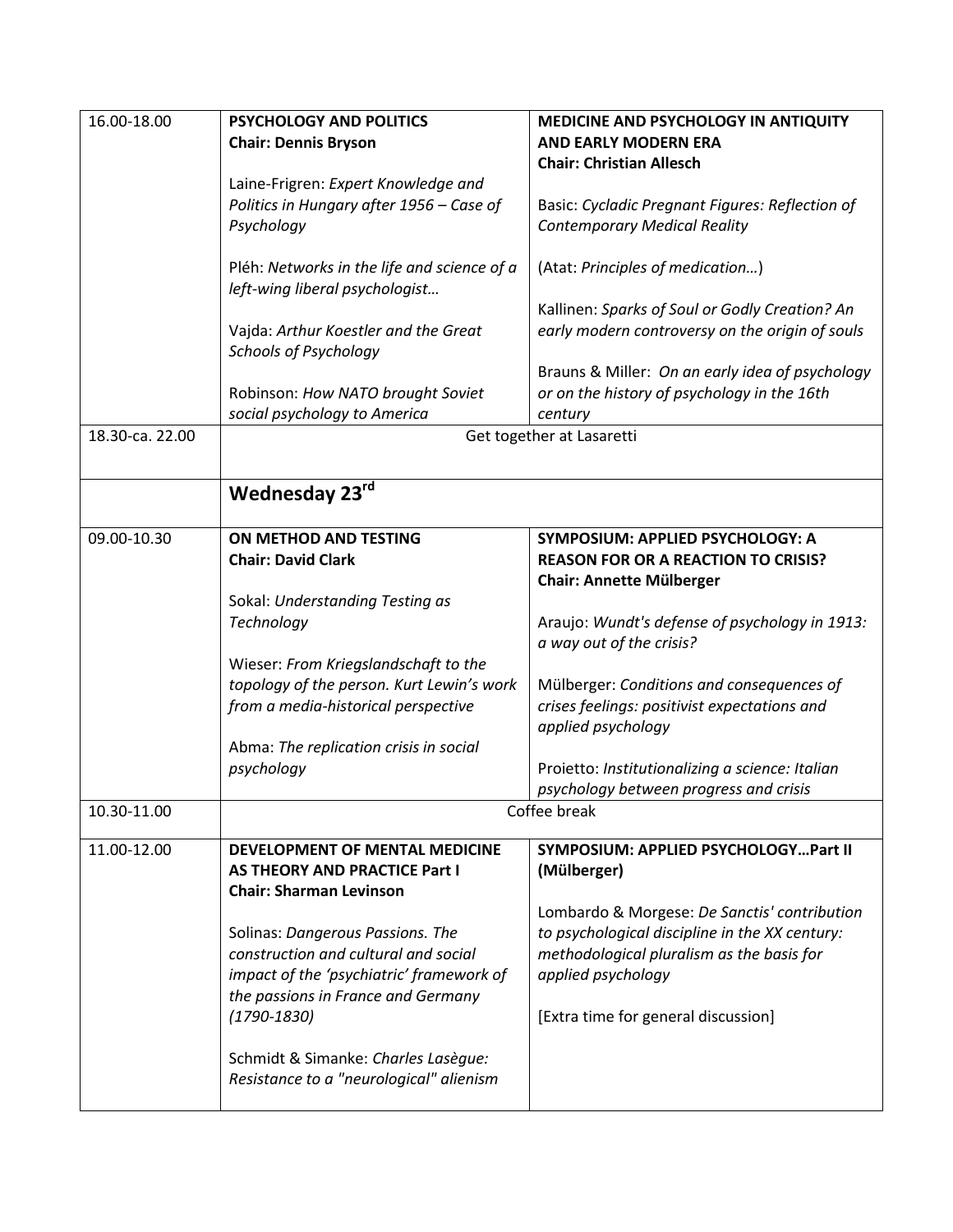| 12.00-13.00      | Lunch                                                                                                                                                                                                                                                                                                                                                                                                                                                        |                                                                                                                                                                                                                                                                                                                                                                                                                    |
|------------------|--------------------------------------------------------------------------------------------------------------------------------------------------------------------------------------------------------------------------------------------------------------------------------------------------------------------------------------------------------------------------------------------------------------------------------------------------------------|--------------------------------------------------------------------------------------------------------------------------------------------------------------------------------------------------------------------------------------------------------------------------------------------------------------------------------------------------------------------------------------------------------------------|
| 13.00-14.00      | KEYNOTE: Yrjö Engeström                                                                                                                                                                                                                                                                                                                                                                                                                                      |                                                                                                                                                                                                                                                                                                                                                                                                                    |
| 14.15-15.15      | <b>DEVELOPMENT OF MENTAL MEDICINE</b><br>AS THEORY AND PRACTICE Part II<br>(Levinson)                                                                                                                                                                                                                                                                                                                                                                        | SYMPOSIUM: Evolution, science and society in<br><b>Finland</b><br><b>Chair: Pietikäinen</b>                                                                                                                                                                                                                                                                                                                        |
|                  | Paul Foley: Encephalitis lethargica: The<br>mind and brain virus                                                                                                                                                                                                                                                                                                                                                                                             | Pipatti: Westermarck's Debt to Adam Smith                                                                                                                                                                                                                                                                                                                                                                          |
|                  | Kragh: Drug addiction in psychiatry                                                                                                                                                                                                                                                                                                                                                                                                                          | Dahlberg: Improving Society. Edward and<br>Helena Westermarck and New Intellectuals of<br>the 1880's                                                                                                                                                                                                                                                                                                               |
| 15.15-15.45      | Coffee break                                                                                                                                                                                                                                                                                                                                                                                                                                                 |                                                                                                                                                                                                                                                                                                                                                                                                                    |
| 15.45-17:45      | <b>SYMPOSIUM: ETHOLOGY: ECOLOGY AND</b><br><b>OBJECTIVITY</b><br><b>Chair: Jannes Eshuis</b><br>Ferreira: Lorenz' human ethology:<br>Between the research of the human<br>singularity and the prophecy of the<br>apocalypse<br>Eshuis: Tinbergen's striving for objectivity<br>Van Hezewijk: Adaptive toolboxes,<br>ethology and objectivity<br>Sailo: Man and Beast Conference 1969 -<br>Building or Deconstructing the Idea of<br><b>Innate Depravity?</b> | SYMPOSIUM: Evolution, science and society in<br>Finland, Part II (Pietikäinen)<br>Timosaari: Calling for the Responsibility of the<br>Father - Edward Westermarck on the Problem of<br>Illegitimacy<br>Ahmajärvi: People Are Not Each Other's Enemies<br>- Gunnar Landtman's Ideas on the United States<br>of Europe<br>Lepistö: The Sociobiology Debate and the Rise of<br>a Darwinian Left in Finland after 1975 |
| 19.00 - ca.22.00 | Optional: BICYCLE TOUR ALONG OULU RIVER                                                                                                                                                                                                                                                                                                                                                                                                                      |                                                                                                                                                                                                                                                                                                                                                                                                                    |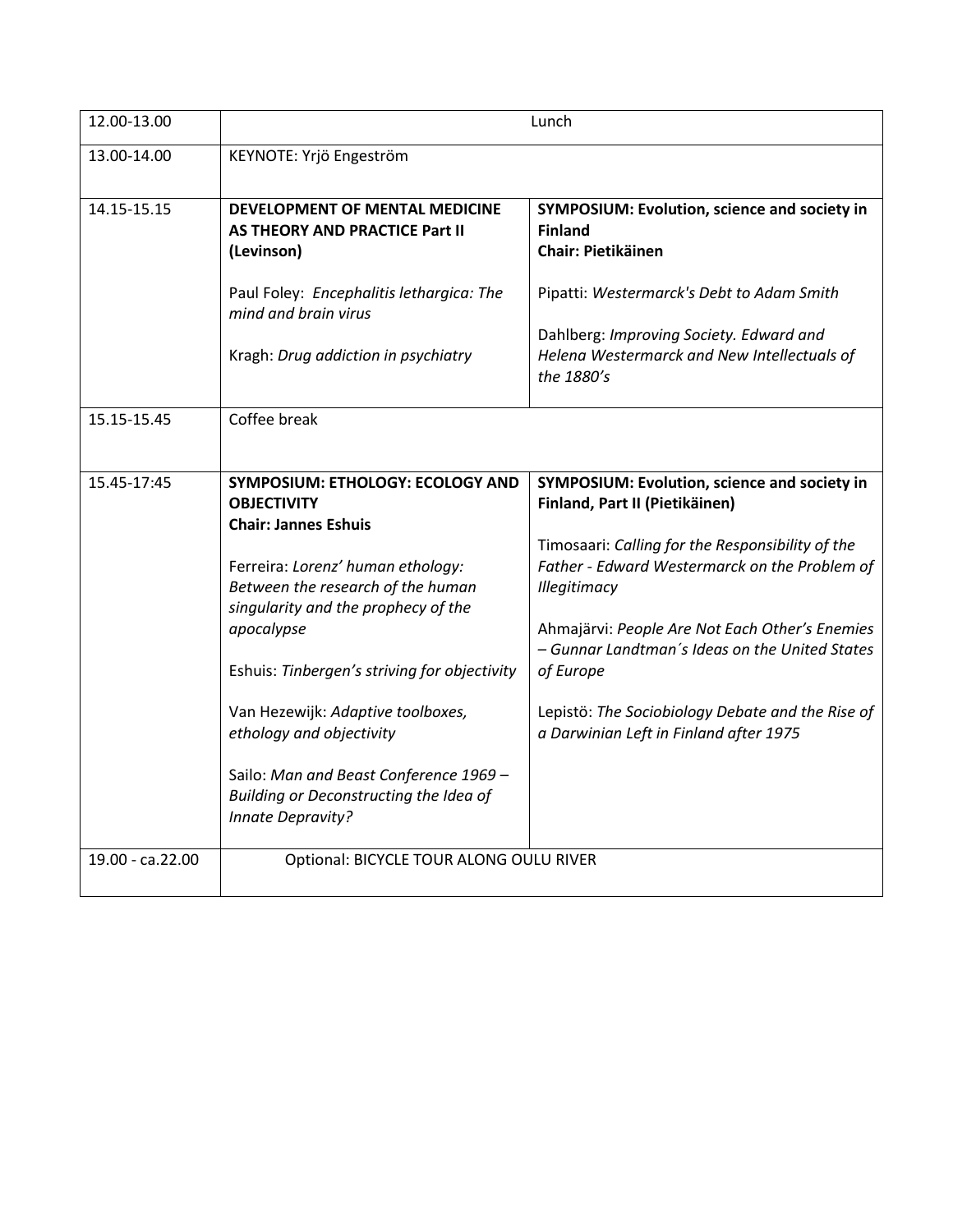|             | Thursday 24 <sup>th</sup>                              |                                             |
|-------------|--------------------------------------------------------|---------------------------------------------|
| 09.00-10.30 | SYMPOSIUM: MEDICINE, MENTAL HEALTH                     | <b>DISCIPLINARY BOUNDARIES</b>              |
|             | <b>AND ADJUSTMENT</b>                                  | <b>Chair: Gordano Jovanovic</b>             |
|             | <b>Chair: Pietikäinen</b>                              |                                             |
|             |                                                        | Pizarroso: "Real and practical relations    |
|             | Clark: The psychology of adjustment: the               | between psychology and sociology" in early  |
|             | history of a concept                                   | 20th century in France: the case of Marcel  |
|             |                                                        | Mauss, Henri Delacroix and Ignace Meyerson  |
|             | Parhi: Psychopathy in the Service of Society           |                                             |
|             |                                                        | Loginova: Interdisciplinary Researches in   |
|             | Salminen: Indications for lobotomy in<br>Finland       | Petersburg Psychological School             |
|             |                                                        | Almonaitiene: The First Steps of Applied    |
|             |                                                        | Social Psychology in Lithuania              |
| 10.30-11.00 | Coffee break                                           |                                             |
| 11.00-12.30 | MEDICINE, MENTAL HEALTH Part II                        | <b>CENTRE &amp; PERIPHERY FROM YALE TO</b>  |
|             | (Pietikäinen)                                          | <b>JYVÄSKYLÄ</b>                            |
|             |                                                        | <b>Chair: Mike Sokal</b>                    |
|             | Myllykangas: Suicide on barricades                     |                                             |
|             |                                                        | Jalava: Re-conceptualizing European Centres |
|             | Sirotkina: The double-edged remedy:                    | and Peripheries                             |
|             | occupational therapy and how it worked or              |                                             |
|             | did not work in a Soviet psychiatric hospital          | Zenderland: IMPORTING AND EXPORTING         |
|             |                                                        | 1930s PSYCHOLOGIES: COMBINING               |
|             | Woodward: Mental Health in Palestine,                  | EUROPEAN AND AMERICAN METHODS TO            |
|             | 1967-2014                                              | STUDY "THE IMPACT OF CULTURE ON             |
|             |                                                        | PERSONALITY"                                |
|             |                                                        | Bryson: Mark A. May: Scientific             |
|             |                                                        | Administrator, Human Engineer               |
| 12.30-13.30 |                                                        | Lunch                                       |
|             |                                                        |                                             |
| 13.30-14.30 | KEYNOTE II: Roger Smith: The equivocal voice of agency |                                             |
| 14.30-15.00 | Coffee break                                           |                                             |
|             |                                                        |                                             |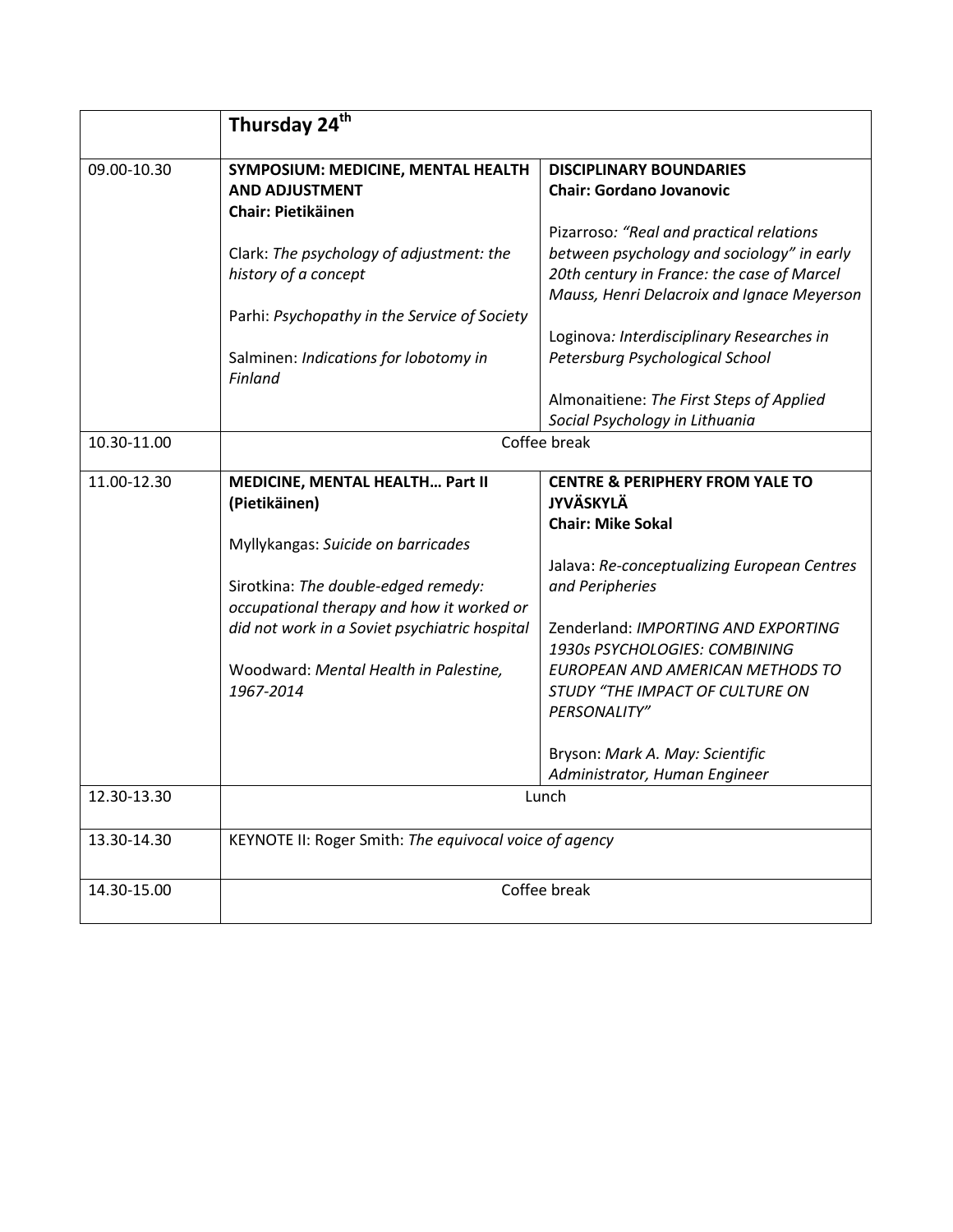| 15.00-16.30 | THE IDEA AND PRACTICE OF<br><b>INTERVENTIONIST/REPRESSIVE SOCIETY</b><br>Chair: Zsuzsanna Vajda                                     | The rise of neuroanatomical instruments in<br>the human sciences<br><b>Chair: René Hezewijk</b>                                                                                    |
|-------------|-------------------------------------------------------------------------------------------------------------------------------------|------------------------------------------------------------------------------------------------------------------------------------------------------------------------------------|
|             | Jovanovic: HISTORICIZING THE<br>«REPRESSION HYPOTHESIS»: FREUD,<br>REICH, MARCUSE, FOUCAULT                                         | Schirmann: "The wondrous eyes of a new<br>technology" – A history of the early<br>electroencephalography of psychopathy,<br>delinguency, and immorality                            |
|             | Freis: Reform, Prophylaxis, and Eugenics:<br>"Mental Hygiene" in Germany, Austria, and<br>Switzerland, 1918-1939<br>Timo Vilén: TBA | Schleim: Request for recommendations:<br>A history of fMRI-neuroimaging in the<br>human sciences in Germany and the<br>Netherlands 1990-2010 with a special focus<br>on psychology |
| 17.15-18.30 | <b>BUSINESS MEETING AT AURORA AUDITORIUM</b>                                                                                        |                                                                                                                                                                                    |
| 19.00       | CONFERENCE DINNER AT RAUHALA RESTAURANT                                                                                             |                                                                                                                                                                                    |

|             | Friday 25 <sup>th</sup>                     |                                                |
|-------------|---------------------------------------------|------------------------------------------------|
|             |                                             |                                                |
| 09.00-10.30 | <b>HUMAN SCIENCES AND THE WORLD</b>         | <b>CONCEPTS AND TERMS IN PSYCHOLOGY</b>        |
|             | <b>WARS</b>                                 | <b>AND THERAPY</b>                             |
|             | <b>Chair: Ruud Abma</b>                     | <b>Chair: Martin Wieser</b>                    |
|             |                                             |                                                |
|             | De Santis: Italian Psychologists at the     | Allesch & Korenjak: Art as therapy: Historical |
|             | forefront: The Great War experience         | and contemporary concepts                      |
|             |                                             |                                                |
|             | Von Hohenthal: Experience of War?           | Moro: Reworking Concepts in the "Realm of      |
|             | German and British Psychologists during     | the Intelligible": Language and Categories     |
|             | and after WWI                               | from Herbart's Psychology to Steinthal's       |
|             |                                             | Völkerpsychologie                              |
|             | White: "So Very Different"? Comparing       |                                                |
|             | and Contrasting Psychologists' and          | Mironenko: Concerning the Basic                |
|             | Psychiatrists' Descriptions of Second World | <b>Vocabulary of Activity Theory</b>           |
|             | War British Leadership Selection            |                                                |
| 10.30-11.00 | Coffee break                                |                                                |
|             |                                             |                                                |
|             |                                             |                                                |